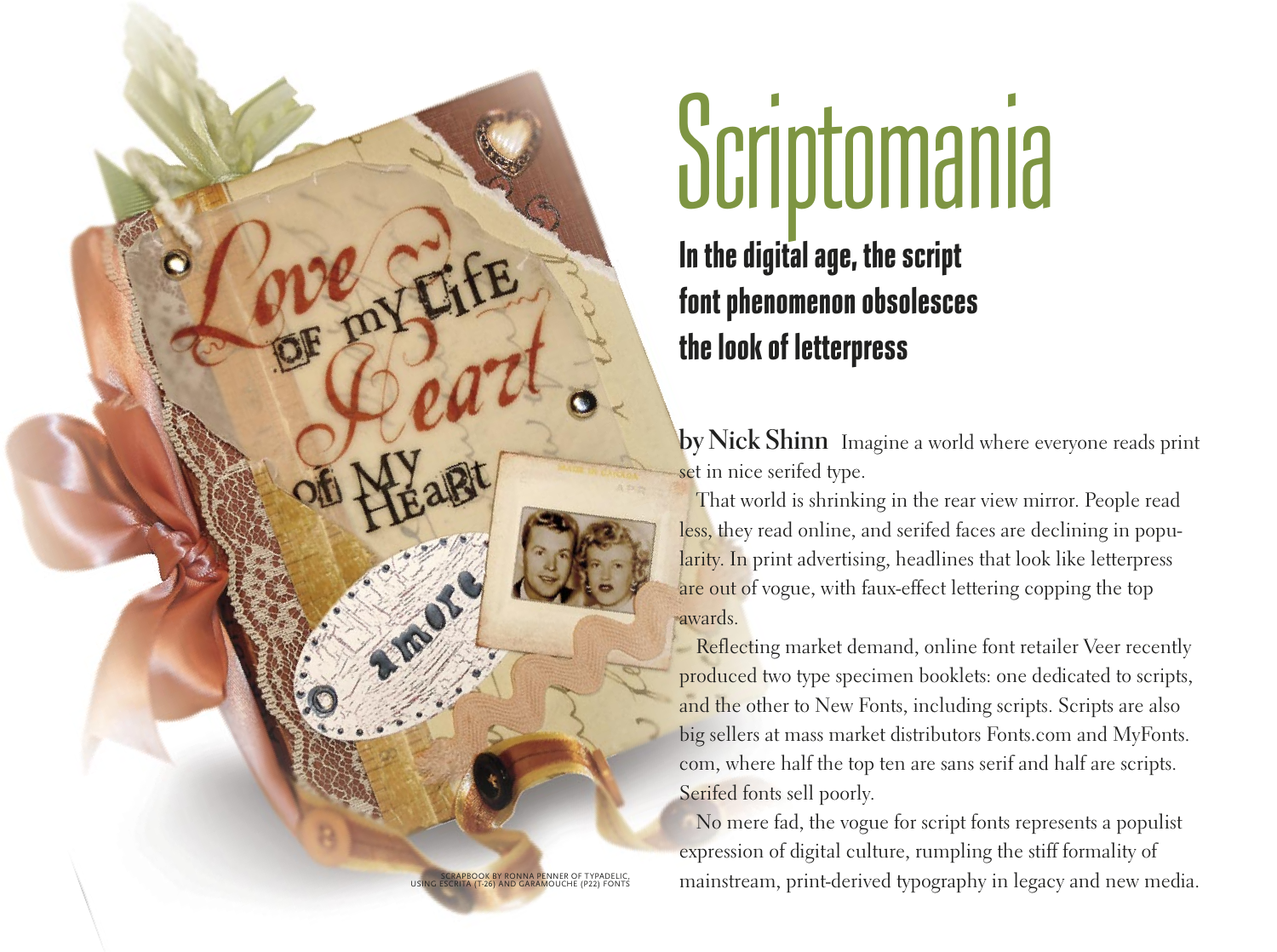Call it reality design.

It must be stated that all digital fonts (with the exception of a few by LettError) no matter how mechanistic in appearance are composed of hand-made characters, the labour of designers manipulating a mouse or stylus. The difference with scripts is that their letters are (or resemble) writing or rendering which is freehand, made without copy-and-paste, and without orthographic tools such as rulers, templates, french curves, and compasses, or their software equivalents. High-touch for the high tech era.

Within this definition lies a vast range of motives and uses, concepts and executions. Here are some of the genres, with representative typefaces.

## COLLECTIBLES

# **Hucklebuck**

Jason Walcott, Jukebox

"...They [collectors] love scripts and will grab pretty much anything that is a new release," says Veer's Grant Hutchinson. Veer loved Jason Walcott's foundry, Jukebox, so much that they bought the company. Meanwhile, my own next release through ShinnType will be a script…

#### INTERNET

# Comic Sans

by Vincent Connare for Microsoft (Chalkboard is Apple's rip-off). Just-plainfolksiness finds its epitome in Comic Sans. Made ubiquitous by free distribution with IE as a Microsoft Core TrueType Web Font, Comic Sans, clear and legible on screen thanks to its careful hinting, is the perfect voice to say, This ain't no slick con job. Of course, it is detested by typophiles to the extent of inspiring the hilarious *www.bancomicsans.com*.

## FAMOUS PERSON'S HANDWRITING

Duchamp

The face that launched Richard Kegler's P-22, derived from the hand of Marcel Duchamp.

Good Groots

Andrew Smith's appropriation of John Lennon's handwriting references the Beatle's work as poet and visual artist.

Houston Ten

Brian Willson's digitization of the handwriting of famous Texan Sam Houston appeals to many, including Civil War re-enacters.

AND NOT QUITE SO FAMOUS

your *burn writing*<br>At *www.fontifier.com*, you can get your own<br>handwriting turned into a font for an actor. handwriting turned into a font for an astonishing US\$9!

#### **SCRAPBOOKING**

# Schlub Ronna Penner, Typadelic

Never mind not using classic typefaces even fonts representing a formal writing style don't look right for the true amateur; the desired look is deliberately hand-made. At the same time, it would be a mistake to dismiss the scrapbooker as naive. Font Diner's Stuart Sandler observes, "There is a hungry market in competition with itself to create more sophisticated scrapbook pages… the audience that's buying fonts is indeed looking for something nobody else has."

Which is exactly what a foundry specializing in contemporary scripts such as Ronna Penner's Typadelic Fonts has to offer (check out *http://www.typadelic.com/scrapbooking.html)*. The lively invention and variety of her faces demonstrates the appeal of digital scripts over the more regimented, serious scripts of previous technologies.

In the preceding categories, many of these fonts are purchased by prosumers for personal use, and the consequent pervasive presence of script fonts within democratized graphic design, used by non-professionals, is one of the major forces which are casualizing typography.

It is also true that the quality of professional typography has been diluted by the advent of desktop publishing. Adobe Systems estimates that between the introduction of PostScript in 1985 and the millennium, the number of professional graphic artists and designers increased by a factor of 24, from 250,000 to 6 million.

So not only has the task of typography been entirely removed from the hands of specialist type houses, it has been delivered over to a profession in which the vast majority are vertical invaders who have had little opportunity to absorb the legacy of typographic lore from the few survivors of the old school.

In this context, the subtle distinctions in meaning that, over the past century, have become attached to slight differences in traditional type forms have lost their relevance. Who cares about the difference between a transitional and a didone? They're both serif genres, and serifs are so default.

If the old nuances are not recognized, not pursued and exploited, then the old faces, set plain, are too dull to compete with the vivid personality of such fonts as Ms Penner's.

#### CUSTOM



Jill Bell is the boss (*www.jillbell.com*). Jill Bell *is* Norah Jones.

# RETAILING Mister Television

Stuart Sandler, Font Diner In both packaging and advertising, retail is full of scripts. This is particularly true for packaged foods, where the naturalness of scripts disguises the unappealing factoryprocessed quality of the product. In retail advertising, the panache of classic commercial signwriter scripts creates instant buzz, and their gestural retro styling suggests a one-off in a friendly mom-andpop store, not the slick merchandising of a megacorp. In the U.S., the largest market for fonts, House Industries' script faces have captured the imagination of a youthful design profession whose nostalgia is not beholden to typographic tradition, but turns instead to retro commercial pop culture. This is the professional push for script fonts that complements the prosumer's pull. Because scripts don't have large families of stylistic variants, House and Font Diner sell them in thematic packages, such as the charmingly named "Casino Buffet" from FD.

#### POST-MODERN PLAYS

Although scripts, so resolutely hand-made, are resistant to mind games, there are a few script fonts that employ the conceptual rigour and novelty usually reserved for "type" forms.

# Ferox

Blackletter by Miles Newlyn, inspired by Eyvind Earle's work at Disney as a background painter for such animated films as Sleeping Beauty, but constructed with geometric elements, in particular ellipses.



Gabor Kothay's spectacular mash-up is a "hand-drawn italic" which veers between orthodox typographic features and fanciful distortions and flourishes. Comes complete